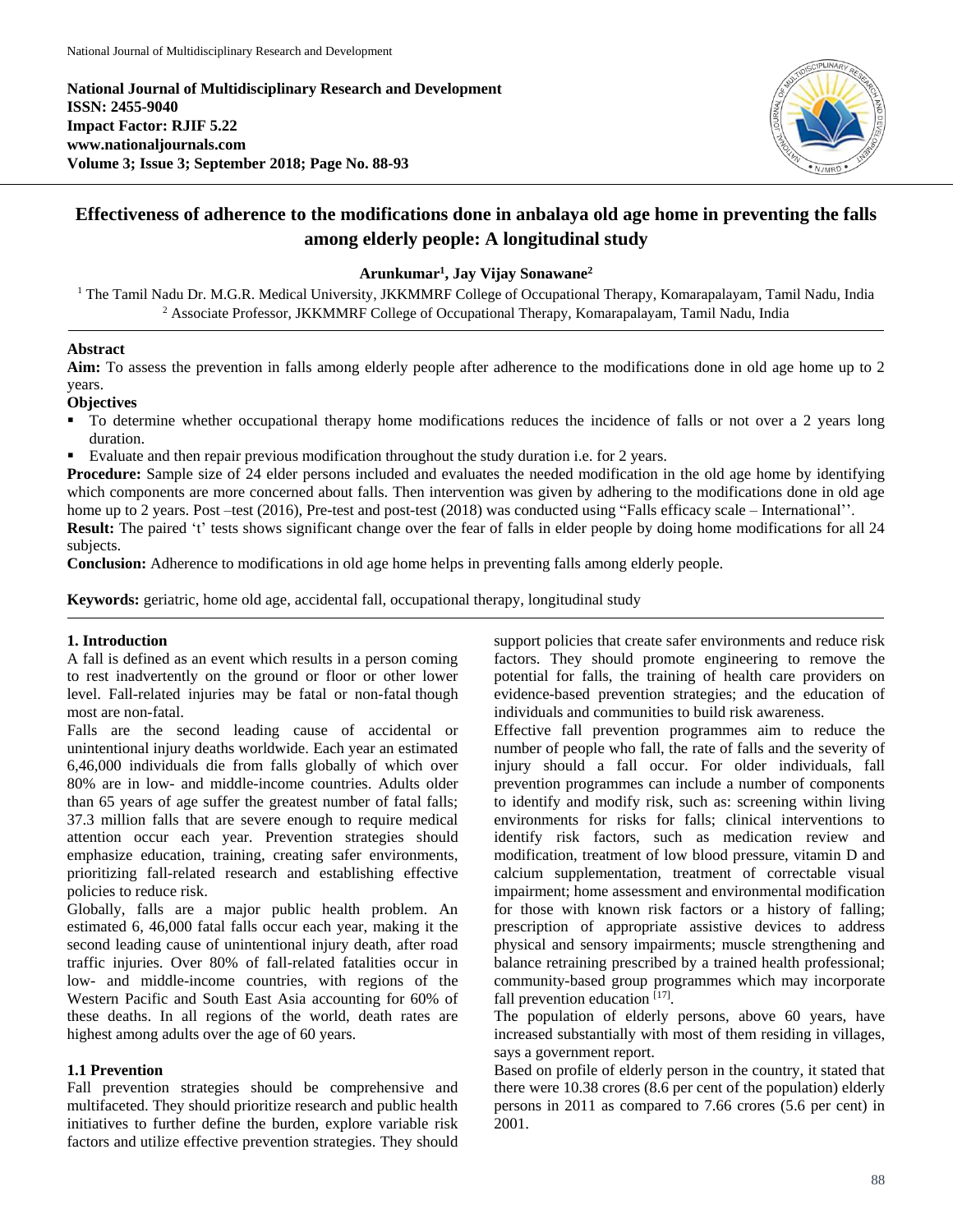It said 71 per cent of elderly population resides in villages while 29 per cent is in cities.

The 'Elderly in India 2016' report by Ministry of Statistics and Programme Implementation said: "Prevalence of heart diseases among elderly population was much higher in urban areas than in rural parts [18].

Occupational therapy practitioners possess the critical skills needed to address fall prevention with older adults. Research supports that fall causes are multi-factorial in nature, influenced by conditions within the individual, within the environment, and as a result of the interaction between the two. The most successful falls prevention initiatives are those that use a multi-faceted approach. Occupational therapy practitioners are skilled at evaluating and addressing influences from the person, their activity roles and routines, and the environment to maximize independence for older adults.

Occupational therapy practitioners work with the client and caregivers to review the home environment for hazards and evaluate the individual for limitations that contribute to falls. Recommendations often include a combination of interventions that target improving physical abilities to safely perform daily tasks, modifying the home, and changing activity patterns and behaviors [3].

Presently there is a definite need of carrying out a prognostic study on long duration protocols, which presently lacks under the evidence based practice. Hence, the study was undertaken to evaluate the adherence towards the modifications done in the old age home to prevent falls in elderly people.

### **2. Methodology**

This study conforms to the provisions of the internationally accepted 1975 Helsinki Declaration, revised in 2002. The purpose of the study was "carrying out a prognostic in elderly people by adhering to modification done in the old age home.

## **2.1 Study Design**

• Prognostic study design

### **2.2 Study Settings**

Anbalaya old age home

## **2.3 Sampling Method**

• Convenient sampling

## **2.4 Sample Size**

■ 24 subjects.

## **2.5 Study Duration**

 $\blacksquare$  6 months

## **2.6 Intervention Period**

 $\blacksquare$  3 months

## **2.7 Selection Criteria**

- **2.7.1 Inclusion Criteria**
- All 60 years and above age.
- With or without previous history of fall.
- Both males and females sexes.

## **2.7.2 Exclusion Criteria**

- Person with complete hearing and visual loss.
- Bed ridden elder persons.
- **Person with any psychiatric illness.**

## **2.8 Tools Used**

FES-I (Falls Efficacy Scale International)

## **2.9 The falls efficacy scale international (FESI)**

The Falls Efficacy Scale International (FES-I) is a short, easy to administer tool that measures the level of concern about falling during social and physical activities inside and outside 41the home whether or not the person actually does the activity. The level of concern is measured on a four point Likert scale  $[1=not$  at all concerned to  $4=very$  concerned] (Yardley *et al*., 2005). Assessment of fear of falling, followed by appropriate interventions, is crucial to promote independence, function, wellness, and safety of older adults. Targeted population of this tool is all older adults with or without a history of fear of falls. The FES-I had excellent internal validity Cronbach's alpha=0.96 as well as test-retest reliability ICC=0.96 (Yardley, Beyer *et al*, 2005). This tool was developed to expand on the initial Falls Efficacy Scale (FES-I) (Tinetti *et al*., 1990) to include social activities that may be considered more challenging by more active people, thereby potentially causing more concerns about falling than the basic activities presented in the initial FES-I These additional activities correspond to items 11-16 on the FES-I [24] .

## **2.10 Procedure**

All old age subjects from Anbalaya old age home who were included in same group modification of 2016 were re-assessed and posttest of 2016 was retrieved then repair and some refurbishing was down for the previous modification then again new pretest was conducted with FES-I post repairs and posttest was conducted after 3 months.

### **2.11 Intervention**

Some modifications were given in various areas of the old age home Such as

- 1. Putting nonskid rubber mat, grab rails, nonslip stripping on steps, and Double-sided tape for floor rugs and mats.
- 2. Bath mat.
- 3. Putting projection in the sloping surface and steps.
- 4. Nonskid foot wears and small chairs in the bath room.
- 5. Making extra step in the place of big obstacle.
- 6. Sticking rubber piece behind the chairs for slip resistant.
- 7. Putting bleaching powder for foot gripping in the cloth washing area.
- 8. Putting bright light in pathways.
- 9. Sticking projection in the hand rails for hand grip
- 10. Putting bushes under chair, assistive devices, table, bed
- 11. A firm cushioned back that provides adequate upright support, and double arm rests at time of sitting in chairs
- 12. Provide adequate space in one bed to anther bed
- 13. Night-lights typically used in bathrooms or hallways
- 14. Carpets with loose edges should be tacked down. Scatter or throw rugs should be removed.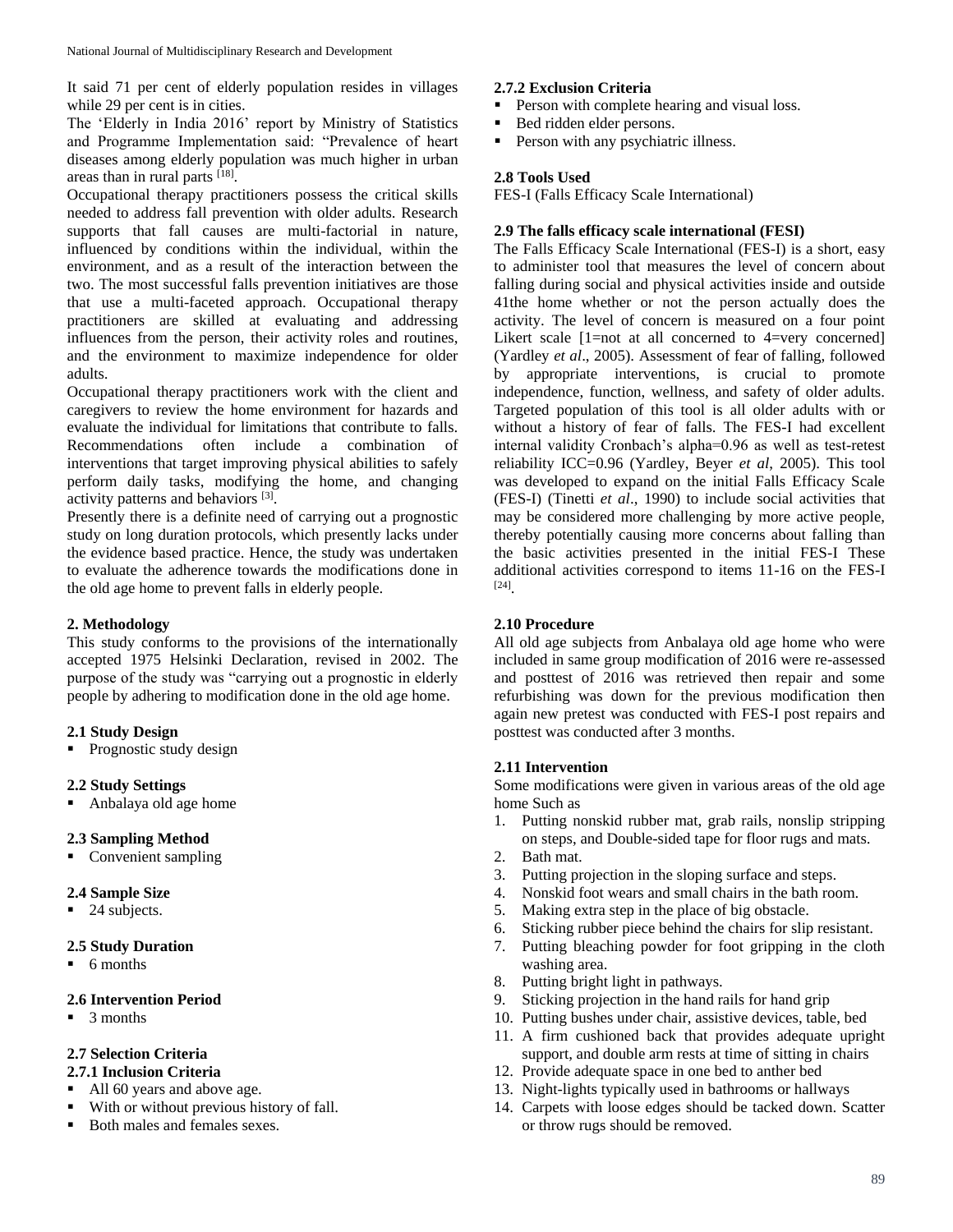- 15. Steps: Installed nonslip stripping on steps located indoors and at entrances to the house, if not carpeted. Installed grab rails at steps leading into the house.
- 16. Rugs and mats: Remove if possible, or use double sided tape to stick the edges of the rug or mat to the floor.
- 17. Trailing cords: Remove.
- 18. Hazardous floor conditions: Repair.
- 19. Slippery floors: Installed grabs rails in the bathroom and toilet.
- 20. Lighting deficient: Identify and repair nonfunctional lights. Install a night-light.
- 21. Obstacles: Move out of walkways.
- 22. Step overs (changes in the floor height, designed to be stepped over): None.
- 23. Bed heights: None.
- 24. Chair heights: Raise or lower the height of the seat of the chair to allow the subject to sit upright with feet flat on the ground and knees bent at an angle of 90.
- 25. Toilets: Installed grab rails
- 26. Wear properly fitted shoes with good grip and low heels;
- 27. Avoid storage that was too high or too low by moving contents of storage to waist level.
- 28. Sit when dressing and undressing, particularly for putting on and removing socks and pantyhose.

### **3. Data Analysis**

The data collected was subjected to statistical analysis. The following parameters were calculated namely, mean, standard deviation, standard error mean, lower 95% confidence interval, upper 95% confidence interval by using figure pad instant software the "t" test was calculated between FES-I (pretest) and FES-I (posttest).

The level of significance was set to be "p" value  $< 0.05$ Mean age of the population was 74.08 years Male: female ratio of the population was 11: 13.

**Table 1:** Characteristic of data of Pretest and Posttest 2018

|                               | FES-I(pretest) | <b>FES-I</b> (posttest) |
|-------------------------------|----------------|-------------------------|
| Mean                          | 40.45          | 33.29                   |
| standard deviation            | 8.34           | 7.53                    |
| Sample size                   | 24             | 24                      |
| standard error (SE) mean      | 1.70           | 1.53                    |
| lower 95% confidence interval | 36.93          | 30.10                   |
| upper 95% confidence interval | 43.98          | 36.47                   |

Table 1 data shows the comparison between FES-I in pre and posttests of 2018 scores of all 24 subjects, mean values are 40.45 and 33.29, respectively standard deviation 8.34 and 7.53,respectively sample size 24, standard error of mean 1.70 and 1.53, lower 95% confidence interval 36.93 and 30.10, respectively upper 95% confidence interval 43.98 and 36.47respectively.

**Table 2:** T test between FES-I (pretest) and FES-I (posttest) 2018

| $\mathsf{S}$ .<br>No. | <b>Variable</b> | <b>Variable</b>                             |  | Level of<br>  value   value   Significance |
|-----------------------|-----------------|---------------------------------------------|--|--------------------------------------------|
|                       | FES-I (pretest) | FES-I (posttest) $ <0.05 $ 3.12 Significant |  |                                            |

Table 2: Shows that comparison between FES-I in pre and post test scores of all 24 subjects, 't' value is 3.12'p' value is <0.05 This difference is considered to be statistically significant.



Fig 1: Pre test and Post test (2018)

Fig 1: Shows that comparison between FES-I in pre and post test scores of all 24 subjects, mean values are 40.45 and 33.29, respectively and 't' value is  $3.12$  'p' value is  $\leq 0.05$  This difference is considered to be statistically significant.

**Table 3:** Comparison between 2016 posttest, pretest, posttest 2018

| Mean | Post test | <b>Pre test</b> | Post test |
|------|-----------|-----------------|-----------|
|      | (2016)    | (2018)          | (2018)    |
|      | 41.88     | 40.45           | 33.29     |

Table 3: Shows that comparison between FES-I in 2016 posttest and 2018 pre and post test scores mean values are 41.88 and 40.45 and 33.29, respectively.



**Fig 2:** Posttest (2016)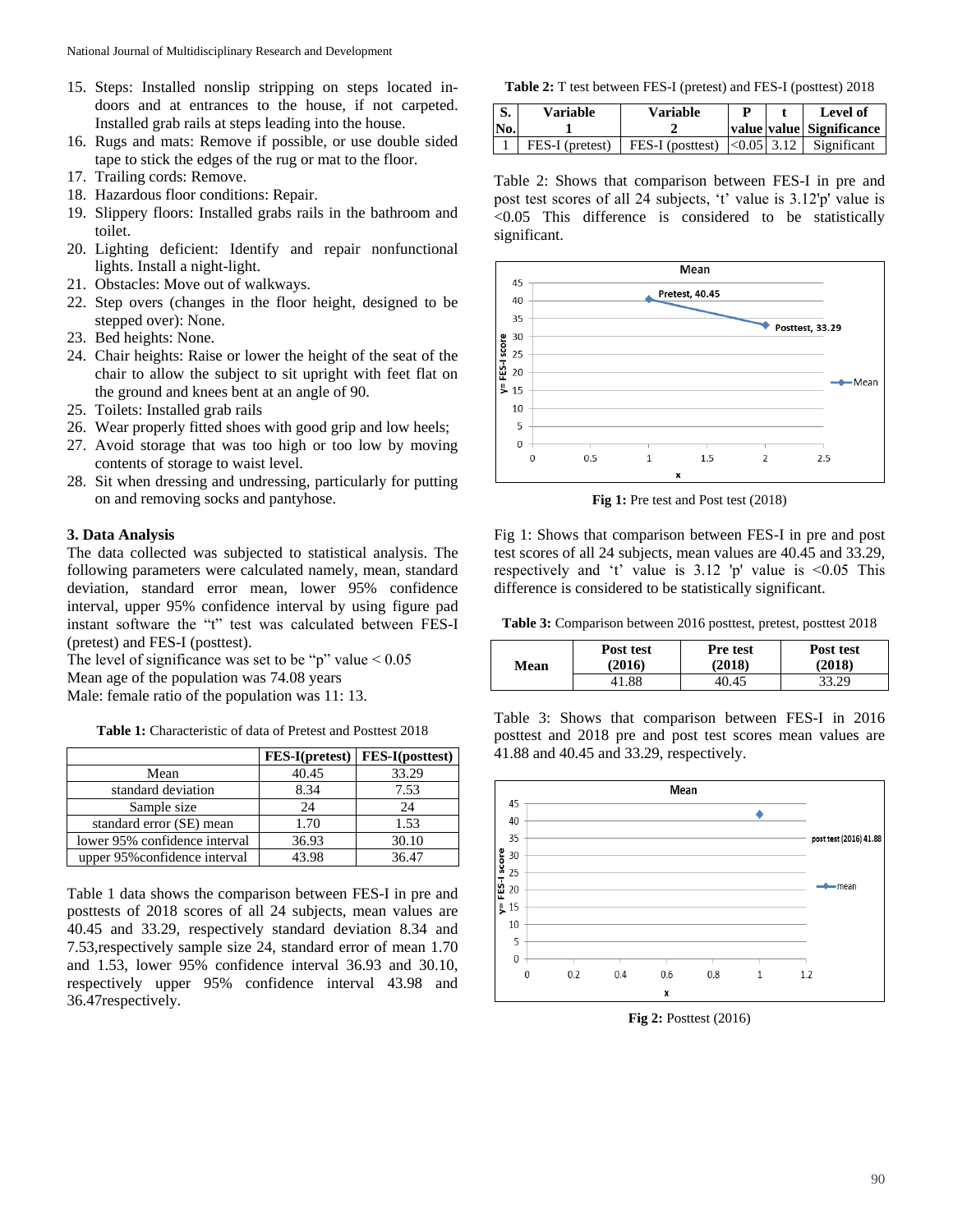Fig 2: Shows the FES-I post test score of all 25 subjects mean value of 41.88 respectively



**Fig 3:** Comparison between 2016 posttest, pretest, posttest 2018

Fig 3: Shows that comparison between FES-I in 2016 post test and 2018 pre and post test scores mean values are 41.88 and 40.45 and 33.29, respectively.

#### **4. Discussion**

This study identified that 24 subjects in old age home discussed the issue of fall with health care. Falls in elderly people rarely has a single cause or risk factor (intrinsic, extrinsic or exposure risk). Many elderly people are reluctant to report a fall because they attribute falling to the aging process or because they fear being subsequently being restricted in their activities. All old age subjects from Anbalaya old age home were included in same group. Modifications of 2016 were reassessed and then repaired wherever required and some refurbishing was done for the previous modifications. Then again new pretest was conducted on January 2018 with FES-I post (2016) repairs and then posttest was conducted after 3 months i.e. on April 2018. The aim of the study was to assess the prevention in falls among elderly people after adherence to the modifications done in old age home for a period of 2 years and, also evaluate and then repair previous existing modifications. FES-I (Falls Efficacy Scale-International) expressed that there it is significance change of fall in elderly people after evaluation and modifications.

Anbalaya Old Age Home was started in 2006 by a small group of ladies from Komarapalayam. With the help of Sampoorani Ammal Charitable trust the Anbalaya trust was formed. The old age home initially started with 15 members and then by 2010 with a full capacity of 30 members. The Anbalaya trust provides 76 Rupees per day to each member along with food, clothing, bedding which is provided by Sampoorani Ammal Charitable Trust. Plus there has been no government funding to the Anbalaya Old Age Home in past or at present.

There were 25 subjects included in the sampling done during 2016, out of which, one dropout was reported due to the subjects' discontinuation of further stay with Anbalaya Old Age Home. The reason for discontinuation as documented by the Anbalaya Old Age Home manager was transfer of subjects' sons' job location. Thus, the pre and post test of 2018 included only 24 subjects.

Table 1 denotes the comparison between FES-I in pre and post tests of 2018 scores for all 24 subjects, mean values are 40.45 and 33.29, respectively, standard deviation 8.34 and 7.53, respectively, standard error of mean 1.70 and 1.53, respectively, lower 95% confidence interval 36.93 and 30.10, respectively, upper 95%confidence interval 43.98 and 36.47, respectively, in parameter calculated. Adherence to the modification has definitely shown better preventions in falls and even fear of falls. The main issues which arise are the maintenance of the modifications. As its clear that the Old Age Home is neither funded nor has a profitable trust to carry out the modifications. Occupational Therapist after the evaluations requires the funds and also regular follow ups to facilitate adherence and refurbishing the modifications. All the above modifications were carried out with limited budgeting and cost effective materials. Table 1 scores though acceptable are not very drastic even for the longitudinal study of 2 years long duration.

Table 2 denotes the paired "t" test between FES-I pretest and FES-I posttest using Figure pad Instat software version 3.1. Paired "t" value identify was 3.12, "p" value <0.05, it denotes there is a significance level of significance in change over all elderly people after refurbishing the modifications. The above findings are also supported through Robert G. Cumming *et al*., (1999) studies. In he carried out home visits by an occupational therapist for assessment and modification of environmental hazards: He concluded that home visits by occupational therapists can prevent falls among older people who are at increased risk falling. Basic required modifications were done in this newly constructed old age home such as, putting Nonskid rubber mat, bath mat, putting projection in the sloping surface and steps, nonskid foot wears and small chairs in the bath room, making extra step in the place of big obstacle, sticking rubber piece behind the chairs for slip resistant, putting bleaching powder for foot gripping in the cloth washing area, putting bright light in pathways and sticking projection in the hand rails for hand gripping.<sup>[8]</sup>

Table 3 denotes comparison of means between posttest 2016, pretest, posttest of 2018 using FES-I, and the mean values are 41.88 and 40.45 and 33.29, respectively. This pattern of comparison was adapted as the 2016 posttest using the FES-I with same modification is a well published and documented study of recent times. "Study to Prevent Falls in Elderly People by Adhering to the Modifications Done in the Old Age Home", Mohammed Faris KT, Jay Vijay Sonawane (2015) was also carried out at Ambalaya Old Age Home with the nominal funding from Sampoorani Ammal Charitable Trust. In a fashion to continue with the well documented research of similar funding the comparison of means was done under the protocol of longitudinal study. All the longitudinal studies in past have not just been beneficial in preventing falls but also in reducing fear regarding falls and ultimately uplifting the parameters like self-confidence, self-esteem, ADL independence, community mobility and finally the psychological components. These fundamental finding are widely supported by various research articles and authors worldwide [15] Like, Margaret Stevens, D'Arcy J. Holman, Nicole Bennett (2001) in their study conducted on Preventing Falls in Older People: Impact of an intervention to reduce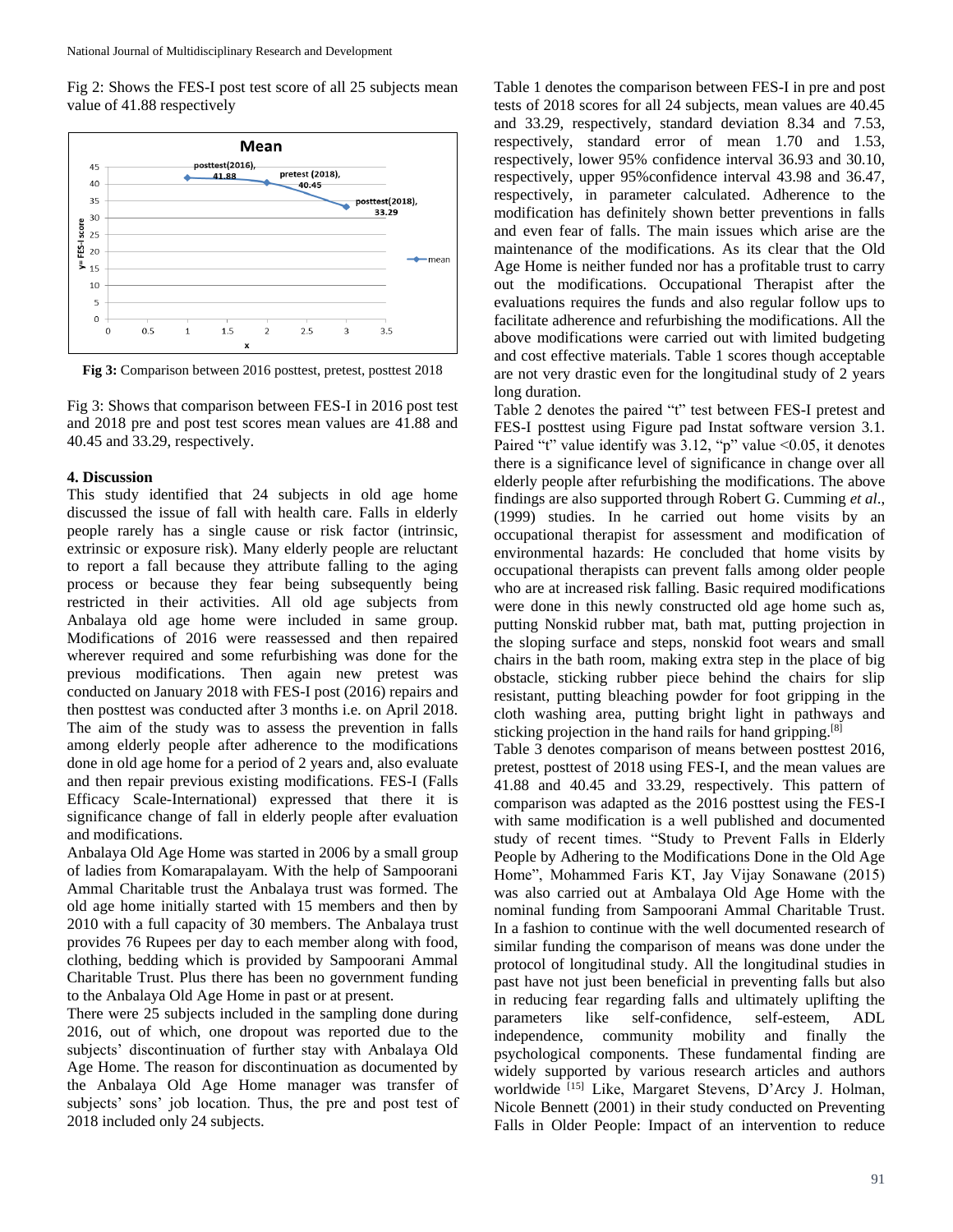environmental hazards in the home Intervention consisted of a home hazard assessment, an educational strategy on general fall hazard reduction and ways to reduce identified home hazards, and the free installation of safety devices: grab rails, nonslip stripping on steps, and double-sided tape for floor rugs and mats. All intervention subjects received the home hazard assessment, and 96% received the educational strategy. Grab rails were installed in 77% of homes, rugs were stabilized in 8%, and nonslip step stripping was installed in 36% with follow-up of subjects for 1 year intervention resulting in a small reduction in the mean number of hazards per house.<sup>[9]</sup> Susan Stark, Amanda Landsbaum, (2009) in her study on Client - centered home modifications improves daily activity performance of older adults: home modification intervention program and examine the impact of the intervention on daily activity performance over time. She concluded that home modification strategies such as adaptive equipment (e.g., tub bench), architectural modifications (e.g., ramp), major home renovations (e.g., roll-in shower), and training in using the compensatory supports and strategies during daily activities. Difficulty using the toilet solutions included a new toilet that was 19 inches in height, a raised toilet seat, spacer between the floor and toilet base that raised the toilet to a height of 19 inches. Other architectural modification included grab bars, handrails, additional lighting, and reacher devices. After home modification, participants' perception of their daily activity performance at home improved significantly and was maintained 2 years post-modification [13].

Adherence to the modification is not just the primary factor but carrying out the quality checks, reassessments and also refurbishing the previous modifications turns out to be the key factors in prevention of falls among old age home people.

Also it is to be noted that mostly fall prevention must become a standardized protocol among all the community dwelling old age people or both urban and rural backgrounds.

Routine follow ups shall be carried out by Occupational Therapist especially in rural backgrounds. The Occupational Therapist and other healthcare professionals' density in urban sectors is not sufficient but much better than the rural scenario. Still it is a fact that major part of Indian population is resides in rural parts. Thus, to sustain the quality of life and to avoid falls the regular follow ups is must by an Occupational Therapist.

After evaluating under the longitudinal design and followed by derivation of significant interpreted data, the null hypothesis can be rejected.

### **5. Conclusion**

Adherence to modifications done in old age home helps in preventing falls among elderly people.

### **6. Limitations and Recommendations Limitations**

- Study was carried out on small sample size.
- Other treatments were not indicated and only were carried out.
- FES-I is individualized self-rating scale and is used individually on patient.
- During the period of study i.e. from 2016 to 2018, 6 subject had vacated the Ambalaya old age home and 2 new subject had taken new admission, this change of subject is not accountable.
- Only one old age home was included.

## **7. Recommendations**

- The study can be performed on larger sample size.
- Study can be performed in different old age homes.
- Outcome can be checked using various other scales.
- Increasing the budget for more modification in old age home.

## **8. References**

- 1. Text book Rehabilitation by sunder page, 219.
- 2. Physical Rehabilitation-Schmitz, Thomas, O'Sullivan, Susan, Fulk, George, 345-360.
- 3. Burns, E. R., Stevens, J. A., & Lee, R. (2016). The direct costs of fatal and non-fatal falls among older adults— United States. Journal of Safety Research, 58, 99–103.
- 4. King MB. Falls Principles of geriatric medicine and gerontology. 2003.
- 5. Rubenstein LZ, Robbins AS, Josephson KR, Schulman BL, Osterweil D. The value of assessing falls in an elderly population. A randomized clinical trial. Ann Intern Med. 1990; 113:308-316. [PubMed]
- 6. McIntosh S, Da Costa D, Kenny RA. Outcome of an integrated approach to the investigation of dizziness, falls and syncope in elderly patients referred to a 'syncope' clinic. Age Ageing. 1993; 22:53-58. [PubMed]
- 7. Gangadhar Malasana MD, Brignole M, Marcos Daccarett MD, Sherwood Randall, Hamdan Mohamed H. The Prevalence and Cost of the Faint and Fall problem in the State of Utah. PACE. 2011; 34:278-283. [PubMed]
- 8. Robert G Cumming MBBS, PhD; Margaret Thomas Grad, Dip. OT, MPH; George szonyi, MBBS, FRACP; Glenn Salked, Grad Dip. Health Econ..; Elizabeth O'Neill, BSc (psych.); Christine Westbury, RN; And Gina Frampton, B. app. Sc. (OT).Home visits by an occupational therapist for assessment and modification of environmental hazards: A randomized trial of falls prevention (journal of American geriatric society. 1999; 47:1397.
- 9. J Am Geriatric Society. 2001; 49:1442-1447.
- 10. Cumming RG, Thomas M, Szonyi G, Frampton G, Salkeld G, Clemson L. Adherence to occupational therapist recommendations for home modifications for falls prevention. American Journal of Occupational Therapy. 2001; 55:641-648.
- 11. Fänge A, Iwarsson S. Changes in ADL dependence and aspects of usability following housing adaptation—A longitudinal perspective. American Journal of Occupational Therapy. 2005; 59:296-304.
- 12. Rehabil Med J. Correspondence address: Ingela Petersson, Karolinska Institutet, Department NVS, Division of Occupational Therapy, Alfred Nobels Allé 23, SE-141 83 Huddinge, Sweden. E-mail: ingela. petersson@ki.se Submitted 2007-2008; 40: 253–2609.